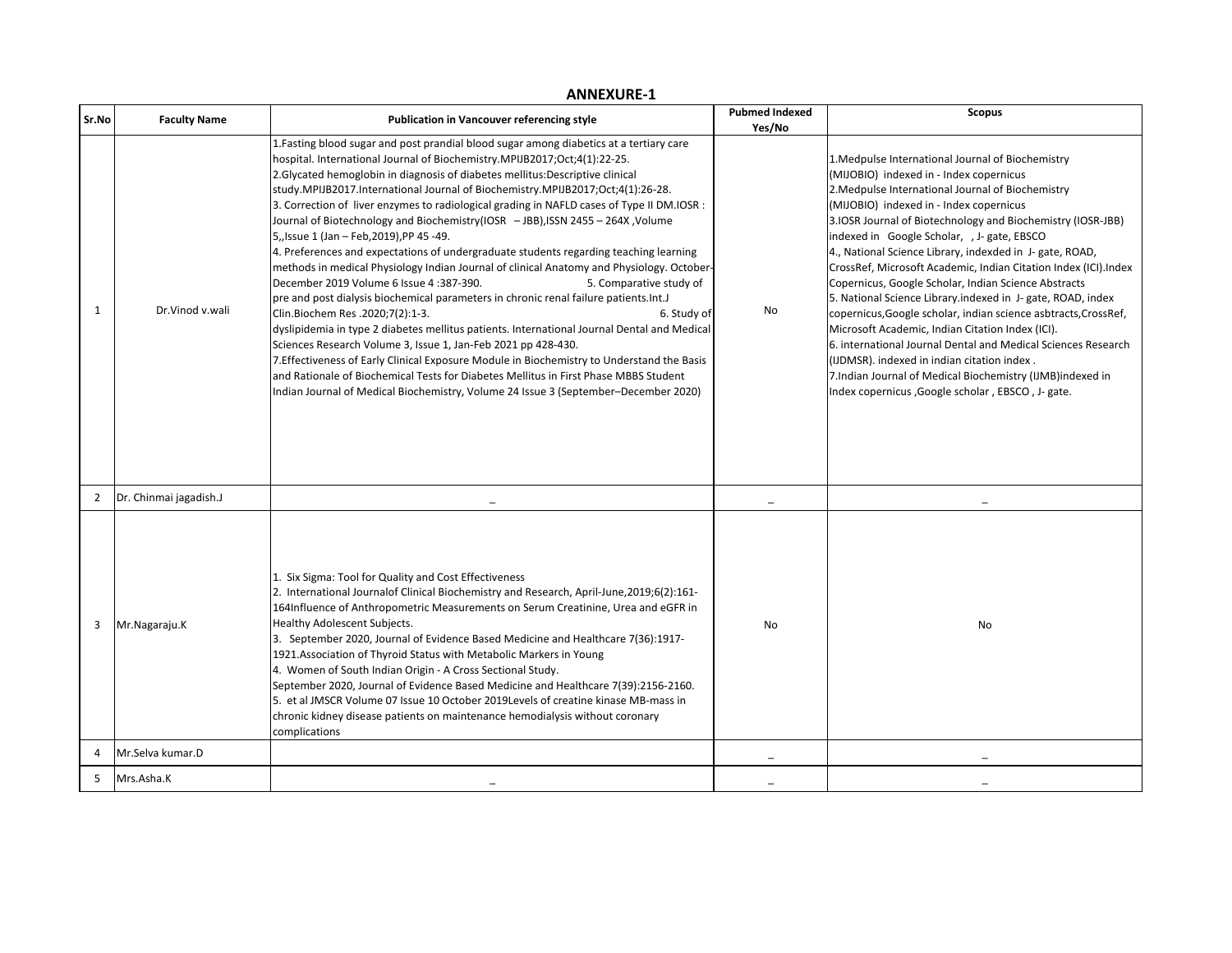## **Department of Biochemistry**

| SI.No | <b>Faculty Name</b> | <b>Publication in Vancouver referencing style</b>                                                                                                                                                                                                                             | <b>Pubmed Indexed</b><br>Yes/No |
|-------|---------------------|-------------------------------------------------------------------------------------------------------------------------------------------------------------------------------------------------------------------------------------------------------------------------------|---------------------------------|
|       |                     | 1. Fasting blood sugar and post prandial blood sugar among diabetics at a<br>tertiary care hospital. International Journal of                                                                                                                                                 | <b>NO</b>                       |
|       | Dr.Vinod v.wali     | Biochemistry.MPIJB2017;Oct;4(1):22-25.<br>2. Glycated hemoglobin in diagnosis of diabetes mellitus: Descriptive clinical<br>study.MPIJB2017.International Journal of                                                                                                          | <b>NO</b>                       |
|       |                     | Biochemistry.MPIJB2017;Oct;4(1):26-28.<br>3. Correction of liver enzymes to radiological grading in NAFLD cases of<br>Type II DM.IOSR : Journal of Biotechnology and Biochemistry(IOSR -<br>JBB), ISSN 2455 - 264X, Volume 5, Issue 1 (Jan - Feb, 2019), PP 45 -49.           | NO.                             |
| 1     |                     | 4. Preferences and expectations of undergraduate students regarding<br>teaching learning methods in medical Physiology. Indian Journal of clinical<br>Anatomy and Physiology. October-December 2019 Volume 6 Issue 4:387-<br>390.                                             | NO.                             |
|       |                     | 5. Comparative study of pre and post dialysis biochemical parameters in<br>chronic renal failure patients. Int. J Clin. Biochem Res. 2020;7(2):1-3.                                                                                                                           | <b>NO</b>                       |
|       |                     | 6. Study of dyslipidemia in type 2 diabetes mellitus patients. International<br>Journal Dental and Medical Sciences Research Volume 3, Issue 1, Jan-Feb<br>2021 pp 428-430.                                                                                                   | NO.                             |
|       |                     | 7. Effectiveness of Early Clinical Exposure Module in Biochemistry to<br>Understand the Basis and Rationale of Biochemical Tests for Diabetes<br>Mellitus in First Phase MBBS Student. Indian Journal of Medical<br>Biochemistry, Volume 24 Issue 3 (September-December 2020) | NO.                             |
|       |                     | 1. Six Sigma: Tool for Quality and Cost Effectiveness                                                                                                                                                                                                                         | <b>NO</b>                       |
|       |                     | 2. et al JMSCR Volume 07 Issue 10 October 2019Levels of creatine kinase MB-<br>mass in chronic kidney disease patients on maintenance hemodialysis<br>without coronary complications                                                                                          | <b>NO</b>                       |
| 2     | Mr.Nagaraju.K       | 3. International Journalof Clinical Biochemistry and Research, April-<br>June, 2019;6(2):161-164Influence of Anthropometric Measurements on<br>Serum Creatinine, Urea and eGFR in Healthy Adolescent Subjects.                                                                | <b>YES</b>                      |
|       |                     | 4. September 2020, Journal of Evidence Based Medicine and Healthcare<br>7(36):1917-1921. Association of Thyroid Status with Metabolic Markers in<br>Young                                                                                                                     | <b>NO</b>                       |
|       |                     | 5. Women of South Indian Origin - A Cross Sectional Study.<br>September 2020, Journal of Evidence Based Medicine and Healthcare<br>7(39):2156-2160.                                                                                                                           | <b>NO</b>                       |